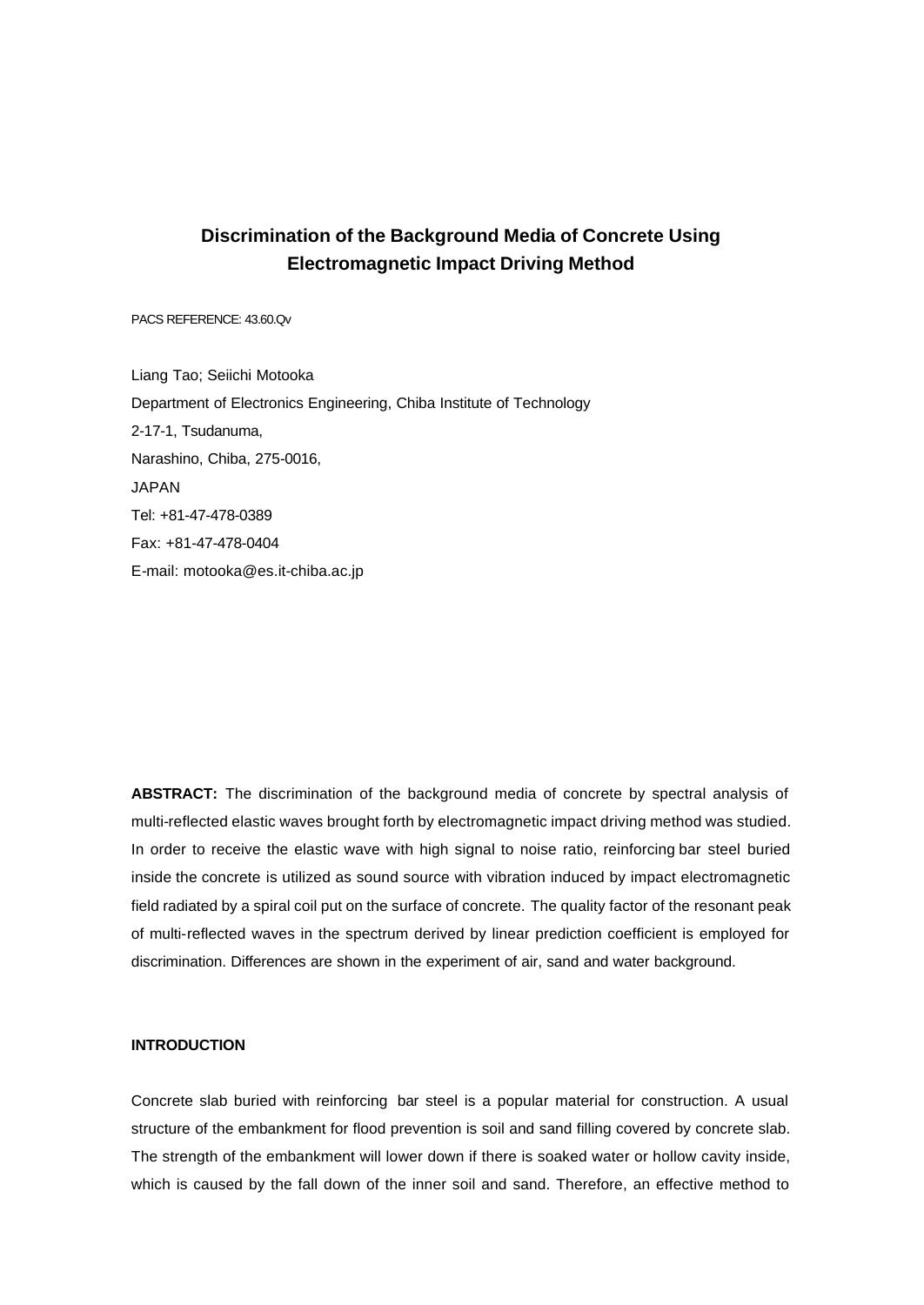detect the inside condition of embankment is necessary for the prediction of flood.

This paper studies a non-destructive approach of distinguishing the background media of concrete using elastic waves received from the exposed surface. The electromagnetic impact driving (EMID) method $^{1,2]}$  proposed in our previous work is employed. The reinforcing bar steel is utilized as sound source with vibration induced by impact electromagnetic field radiated by a coil put on the surface of concrete. By an ultrasonic receiver putting on the surface of the concrete, the elastic wave radiated from the bar steel propagating to the surface is received as direct wave, and those reflected between the surface and the interface is received as multi-reflected waves. Reflected waves with comparatively satisfactory SN ratio can be received because of the higher energy of elastic wave than that transmitted by conventional PZT transducer.

Though different background medium takes different reflectivity of elastic wave at the interface with concrete, it is hard to be discriminated by its reflectivity drawn from the time domain amplitudes of reflect wave and direct wave. Because the time delay between direct wave and reflect wave is very short comparing with the pulse width, and thus the direct wave overlaps severely with the multi-reflected waves. In this paper, the quality factor of the resonant peak of multi-reflected waves is employed to distinguish the background media. Moreover, because the normal Fourier transform brings forth many uneven details in the spectrum, which makes the quality factor be unstable, the linear prediction coefficient (LPC) method is employed for spectrum derivation.

The mechanism of the EMID sound source as well as the principle of the LPC method is introduced. Experimental results of air, sand and water background show that the quality factor varies with the same tendency as the reflectivity.

## **EXPERIMENT SYSTEM**

Fig.1 illustrates the diagram of experiment system. A flat spiral coil is placed on the surface of the concrete slab just above the buried in bar steel. During the condenser discharge process, the coil transfers an electric alternating current pulse to an electromagnetic field. The bar steel horizontally buried in the concrete vibrates with the impact driving of this field, as a powerful sound source. The elastic wave radiated from the bar steel is reflected on both the surface and the interface of concrete with its background medium. The direct wave  $(s_0)$  as well as the multi-reflected waves  $(s_1, s_2)$ *s*2, …) is received by an ultrasonic transducer placed at the center of the coil on the surface. The concrete specimen used in the experiment is a 15cm thick slab, inside that a bar steel with 13mm diameter is buried 5cm deep. A urethane resin stick with 0.12ms elastic wave delay time is installed in front of the PZT receiver to separate the elastic wave from electromagnetic induction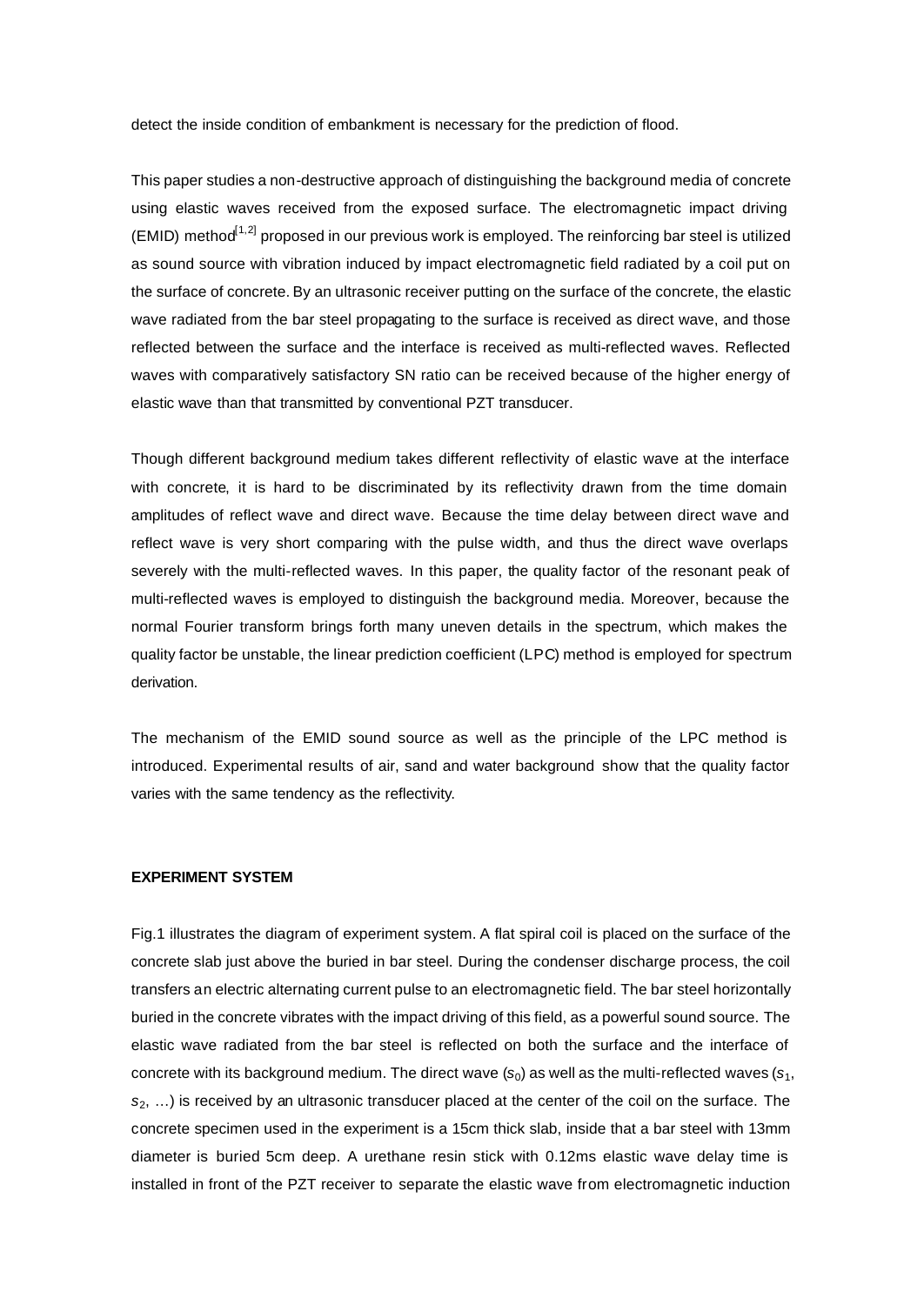



Fig.1 Diagram of experiment system

Fig.2 shows an example of the received signal while the background medium is air. It is shown that the elastic wave (about 0.12ms~0.4ms) and the electromagnetic induction wave (about 0~0.12ms) are separated.



Fig.2 Example of received signal (background medium is air)

In a simple plane wave perpendicular incident condition, the reflectivity of elastic wave at the interface formed by media 1 and 2 is written by

$$
R=\frac{\mathbf{r}_2c_2-\mathbf{r}_1c_1}{\mathbf{r}_2c_2+\mathbf{r}_1c_1},
$$

where *r* is the density and *c* is the sound velocity. Here the 1st medium should be the concrete and the 2nd is the background medium (air, sand or water). These parameters of the materials employed in the experiment are listed as following,

- $r_c$  = 2.41 g/cm<sup>3</sup>;  $r_a$  = 0.0013 g/cm<sup>3</sup>;  $r_s$  = 1.6 g/cm<sup>3</sup>;  $r_w$  = 1.0 g/cm<sup>3</sup>
- $c_c = 4100$  m/s;  $c_a = 331$  m/s;  $c_s = 240$  m/s;  $c_w = 1500$  m/s

where the subscript c, a, s and w denote concrete, air, sand and water respectively. Accordingly,

wave.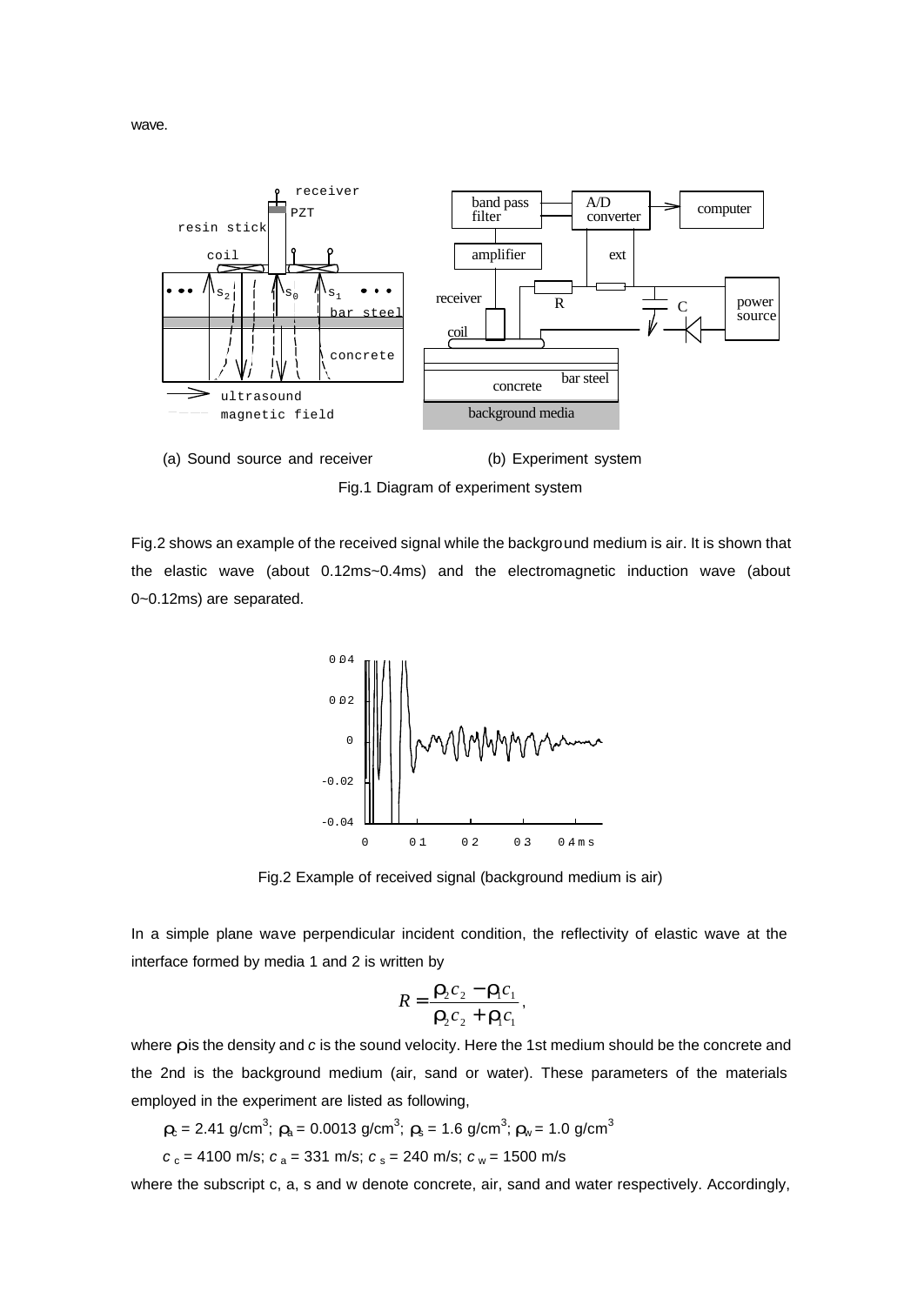the reflectivity of the interface of concrete with air, sand and water are calculated to be –1.0, -0.92, and -0.74 respectively.

It is easy to be thought that the reflectivity can be calculated directly by the amplitudes of direct wave and reflected wave, but the time domain signals of different background media show little differences because the time delay between direct wave and reflect wave is very short comparing with the pulse width, and thus the direct wave overlaps severely with the multi-reflected waves, just as shown in Fig.2.

On the other hand, it is considered that the quality factor of the resonant peak of the multi-reflected elastic waves in the spectrum should be different according to different reflectivity. The quality factor is defined as

$$
Q = \frac{f_0}{f_2 - f_1},\tag{1}
$$

where  $f_0$  is the frequency of the resonant peak, and  $f_1$ ,  $f_2$  are the quadrant frequencies ( $f_2 > f_0 > f_1$ ).

### **SIGNAL PROCESSING**

In order to eliminate the influence of the electromagnetic wave and the direct wave, signals begin from the time of first reflect wave  $(s_1)$  is employed for processing. The propagating time of  $s_1$  from the bar steel to the surface of concrete is calculated to be about 0.06ms. Therefore, in the following signal processing section, only signal during 0.18ms~0.4ms is taken into consideration.

Fig.3 shows an example of the normalized power spectrum of the multi-reflected waves derived by Fourier transform. The 0.18ms~0.4ms part of signal shown in Fig.2 is employed. The spectrum shows a resonant peak of multi-reflected waves at about 40kHz, as well as a comparatively lower resonant peak of the sensitivity of the PZT receiver at about 76kHz. However many uneven details are shown together with them. These uneven details around the main resonant peak will cause unstable noise to the quality factor.



Fig.3 Power spectrum derived by Fourier transform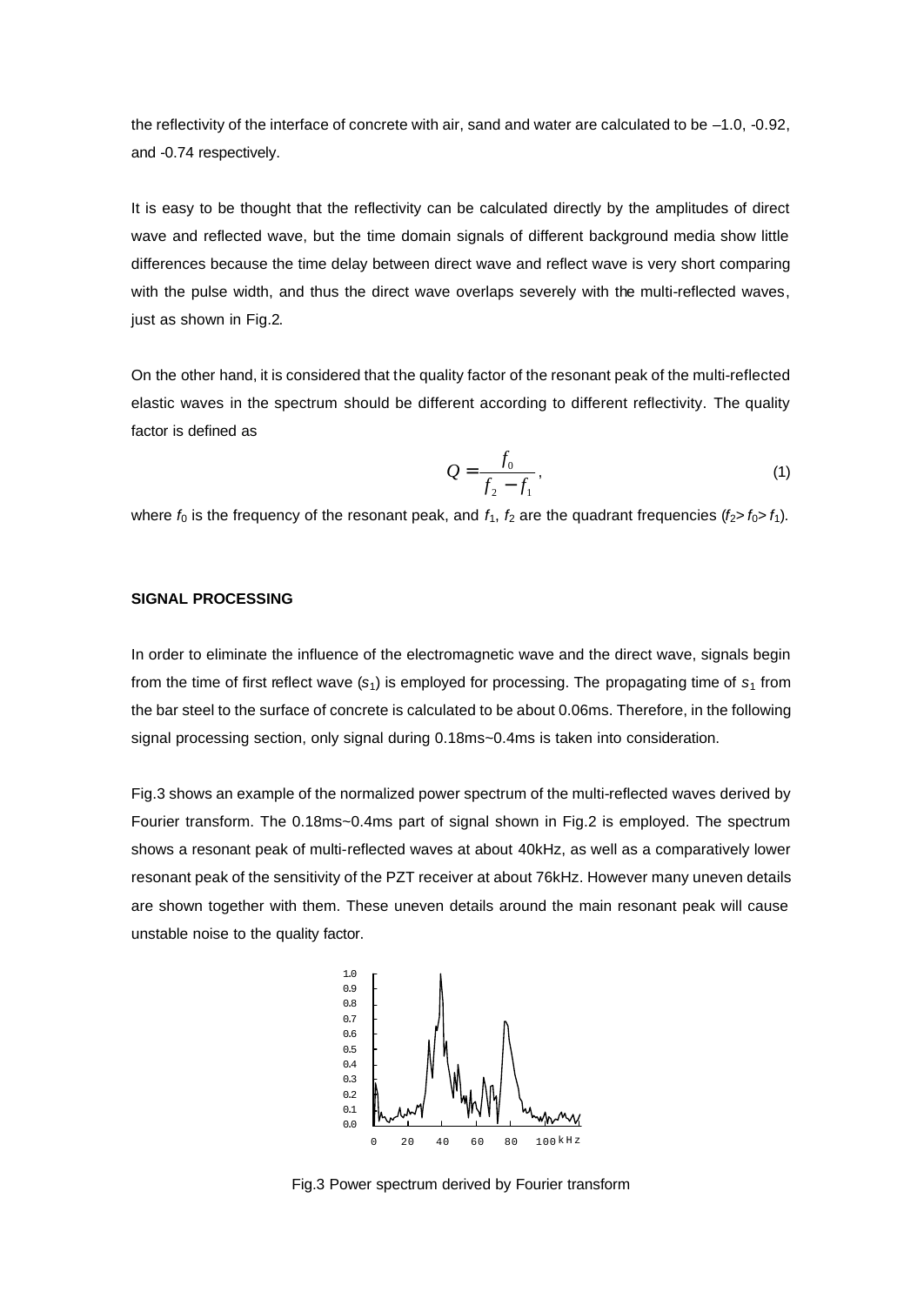In order to obtain a spectrum with no uneven details at resonant peak, he LPC method is employed. The linear prediction can be described simply as that the current datum *xn* can be predicted by the linear synthesis of former data  $x_n$ , (*i*=1,2, ..., *p*)

$$
x'_{n} = x_{n} - e_{n} = -\sum_{i=1}^{p} a_{i} x_{n-i} \quad (n = p+1, p+2, \cdots, N),
$$
 (2)

where *x*'*n* and *xn* denote the prediction and the real value respectively, *en* is the prediction error, *a<sup>i</sup>* is the LPC, *p* is the order of prediction, and *N* is the data length of the whole signal. As to a known signal *xm* (*m*=1,2,…,*N*), its LPC *a<sup>i</sup>* can be derived by least square condition of the prediction error *en*. The result is

$$
\begin{vmatrix} R_0 & R_1 & \cdots & R_{p-1} & | & a_1 \\ R_1 & R_0 & \cdots & R_{p-2} & | & a_2 \\ \vdots & \vdots & \ddots & \vdots & | & a_p & | & a_p \end{vmatrix} = \begin{vmatrix} R_1 \\ R_2 \\ \vdots \\ R_p \end{vmatrix},
$$
(3)

where

$$
R_i = \frac{1}{N - p} \sum_{n = p+1}^{N} x_n x_{n-i} \qquad (i = 1, 2, \cdots, p)
$$
 (4)

is the self-correlation of the signal *xm*. Then, the spectrum of the signal shown by its LPC is

$$
X(\mathbf{w}) = \frac{1}{1 + \sum_{k=1}^{p} a_k e^{jkt\mathbf{w}}},
$$
\n(5)

where *t* is the sampling interval.

Fig.4 shows the normalized power spectrum derived by LPC, of the signal same as that used in Fig.3. Comparing to Fig.3, it is shown significantly that the curve around the main resonant frequency is very clear.



Fig.4 Power spectrum derived by LPC